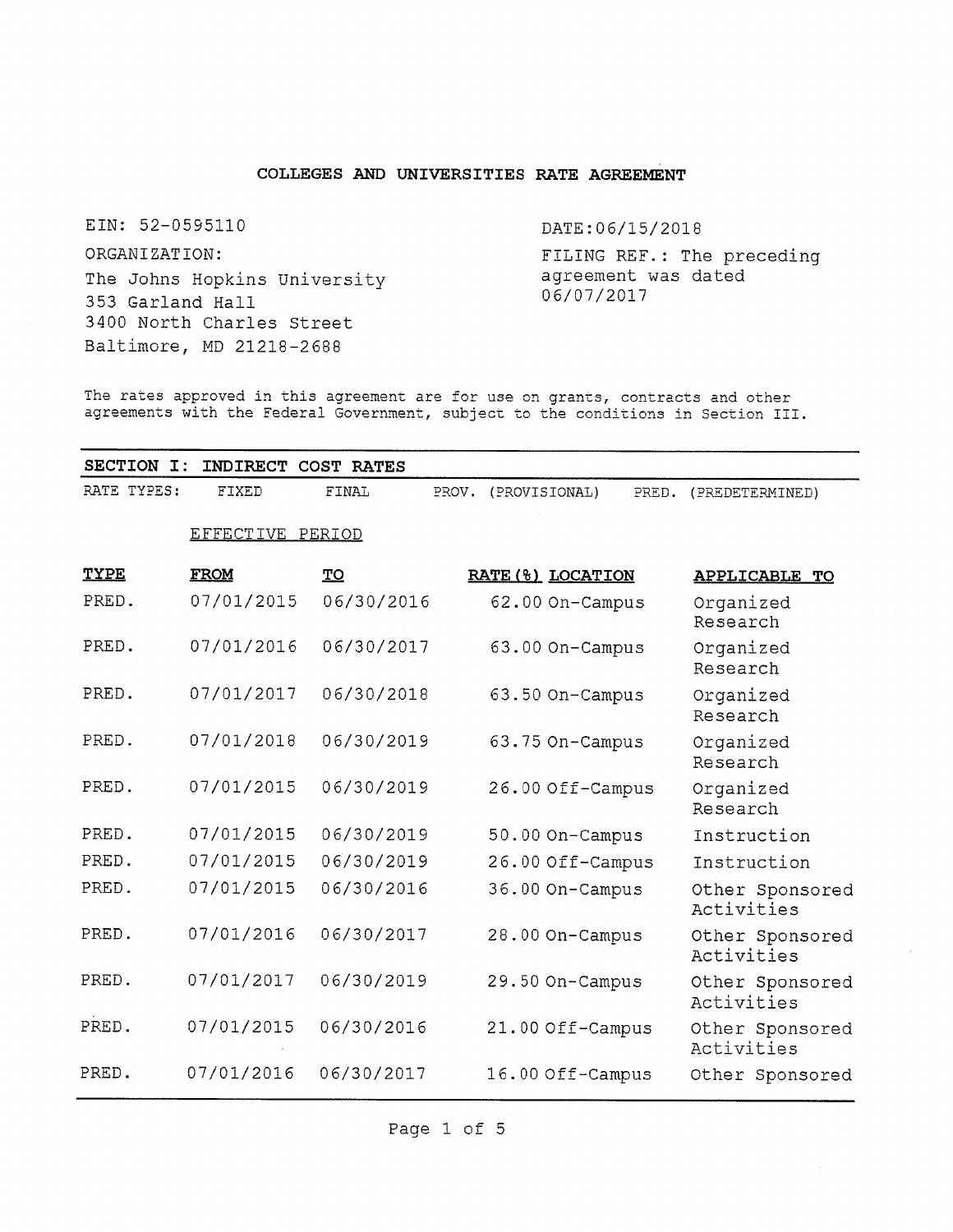| TYPE  | <b>FROM</b> | $\underline{\text{TO}}$ | RATE (%) LOCATION | <b>APPLICABLE TO</b>                                                                                 |
|-------|-------------|-------------------------|-------------------|------------------------------------------------------------------------------------------------------|
| PRED. | 07/01/2017  | 06/30/2019              | 17.00 Off-Campus  | Other Sponsored<br>Activities                                                                        |
| PROV. | 07/01/2019  | Until<br>Amended        |                   | Use same rates<br>and conditions<br>as those cited<br>for fiscal year<br>ending<br>June<br>30, 2019. |

## **\*BASE**

**Modified total direct costs, consisting of all direct salaries and wages, applicable fringe benefits, materials and supplies, services, travel and up to the first \$25,<sup>000</sup> of each subaward (regardless of the period of performance of the subawards under the award). Modified total direct costs shall exclude equipment, capital expenditures, charges for patient care, rental costs, tuition remission, scholarships and fellowships, participant support costs and the portion of each subaward in excess of \$25,000. Other items may only be excluded when necessary to avoid a serious inequity in the distribution of indirect costs, and with the approval of the cognizant agency for indirect costs.**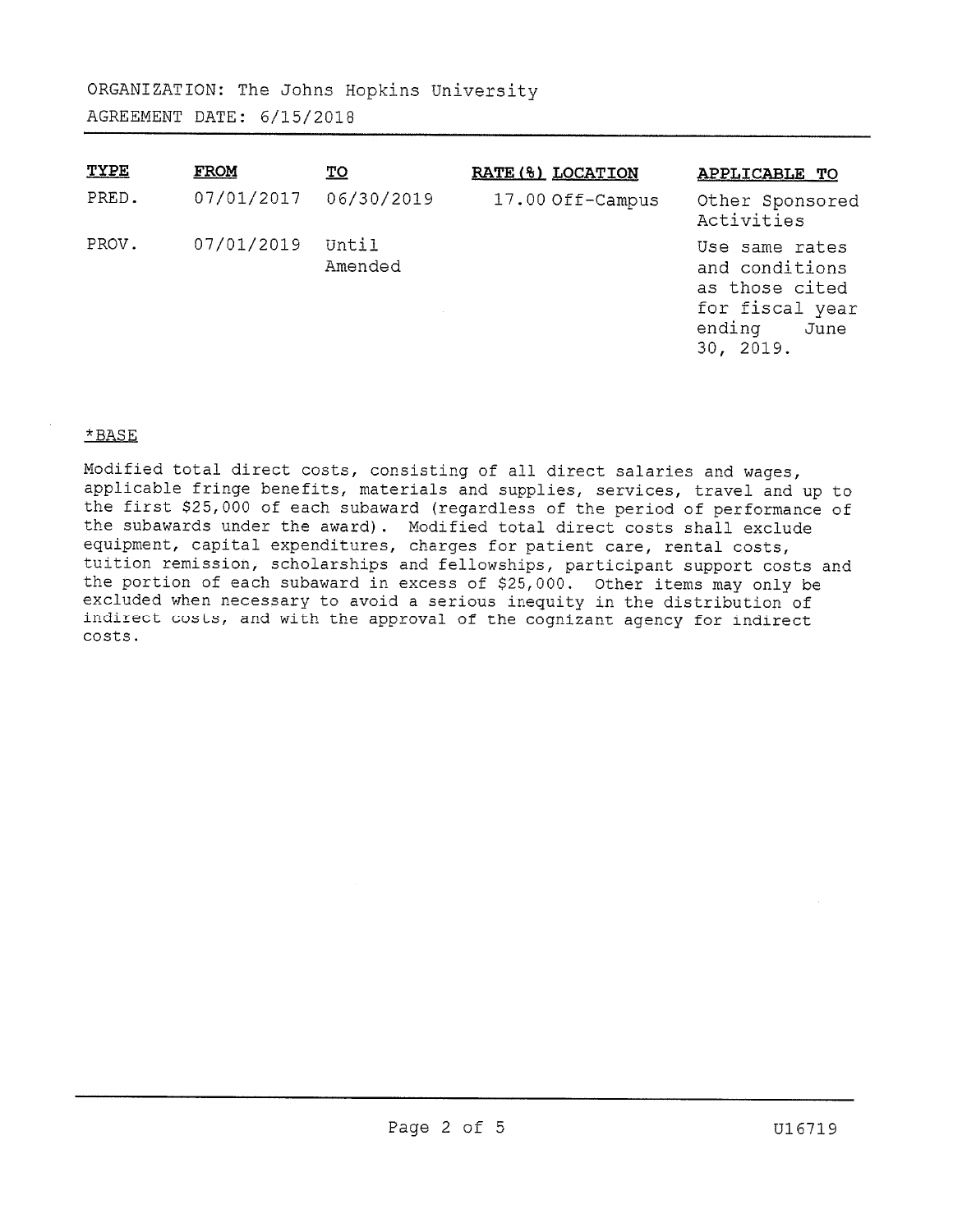| SECTION I:<br>FRINGE BENEFIT RATES** |             |                  |                   |                                                                                                   |  |  |
|--------------------------------------|-------------|------------------|-------------------|---------------------------------------------------------------------------------------------------|--|--|
| <b>TYPE</b>                          | <b>FROM</b> | <u>TO</u>        | RATE (%) LOCATION | <b>APPLICABLE TO</b>                                                                              |  |  |
| FIXED                                | 7/1/2018    | 6/30/2019        | 34.00 All         | Faculty /<br>Staff                                                                                |  |  |
| FIXED                                | 7/1/2018    | 6/30/2019        | 8.00 All          | Temp., Ltd.,<br>Casual                                                                            |  |  |
| FIXED                                | 7/1/2018    | 6/30/2019        | 8.00 All          | Medical<br>Intern /<br>Resident                                                                   |  |  |
| FIXED                                | 7/1/2018    | 6/30/2019        | 19.30 All         | Post Doctoral                                                                                     |  |  |
| FIXED                                | 7/1/2018    | 6/30/2019        | 10.50 All         | Post Doctoral<br>Stipend                                                                          |  |  |
| PROV.                                | 7/1/2019    | Until<br>amended |                   | Use same rates<br>and conditions<br>as those cited<br>for fiscal<br>year ending<br>June 30, 2019. |  |  |

 $\epsilon$ 

*<sup>k</sup> <sup>k</sup>* DESCRIPTION OF FRINGE BENEFITS RATE BASE: Salaries and wages excluding vacation pay.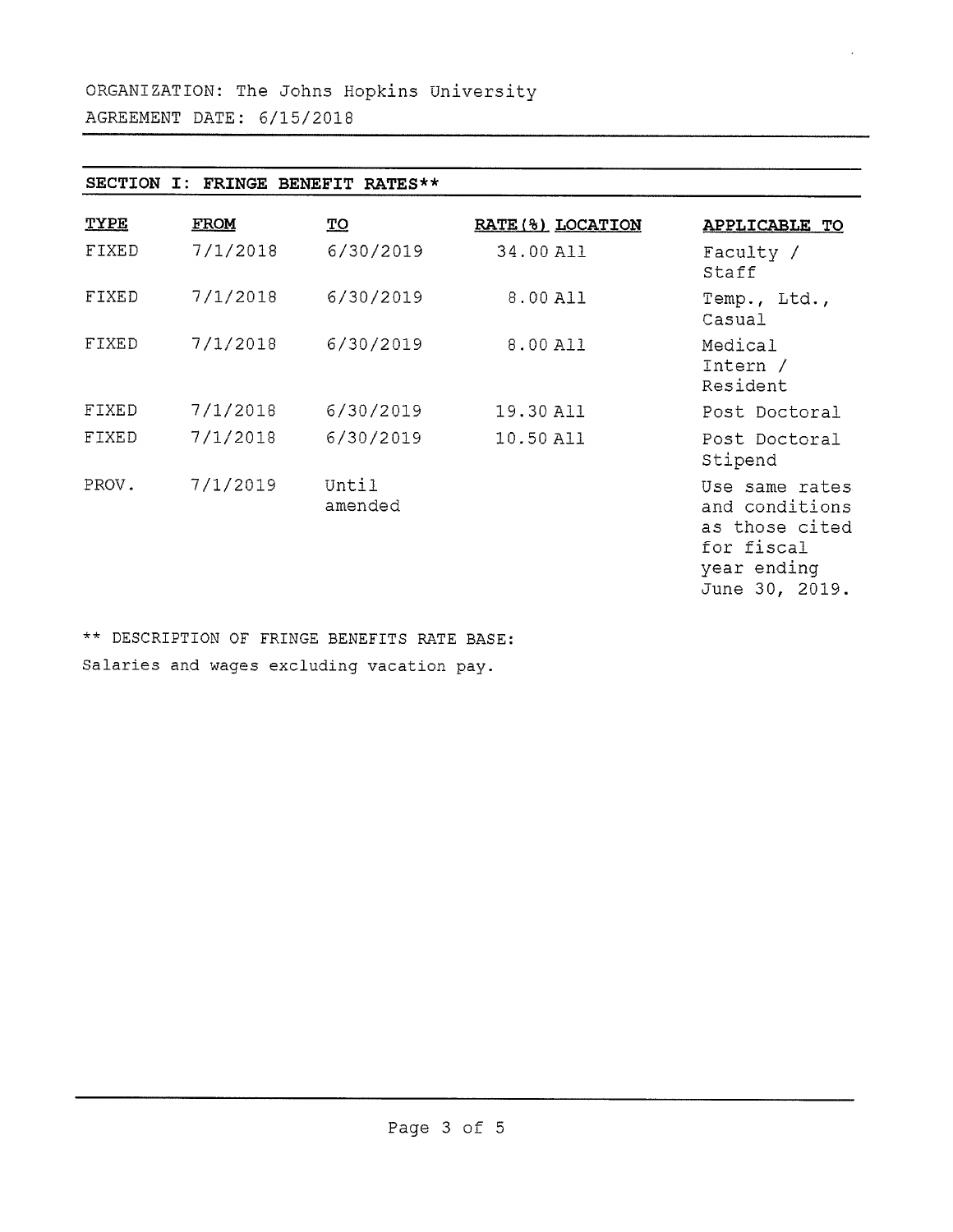# **SECTION II: SPECIAL REMARKS**

# **TREATMENT OF FRINGE BENEFITS:**

**The fringe benefits are charged using the rate(s) listed in the Fringe Benefits Section of this Agreement. The fringe benefits included in the rate(s) are listed below.**

**OFF-CAMPUS DEFINITION: For all activities performed in facilities not owned by the institution and to which rent is directly allocated to the project(s), the off-campus rate will apply. Actual costs will be apportioned between on campus and off-campus components. Each portion will bear the appropriate rate.**

## **TREATMENT OF PAID ABSENCES:**

**Holiday, sick leave pay and other paid absences except for vacation pay are included in salaries and wages and are claimed on grants, contracts and other agreements as part of the normal cost of salaries and wages. Separate claims for the costs of these paid absences are not made.**

**Fringe benefits include: FICA, Unemployment & Workers \* Compensation, Retirement, Health/Life/Dental/Disability Insurance, Tuition Remission, TIAA/CREF, Staff Development, Benefits Administration, Special Programs, Accrued Vacation and Continuing Professional Education.**

**The Off-Campus indirect cost rate is not applicable to the direct costs of GCRC nursing and dietary personnel, The direct costs associated with these nursing and dietary personnel are considered patient care costs and the related indirect costs are reimbursed through the JOHNS HOPKINS HOSPITAL \* S patient care Rate Agreement.**

**The rate agreement does not cover the Applied Physical LAB (APL) of the JOHNS HOPKINS UNIVERSITY. Rates for APL are established separately.**

**Equipment means an article of nonexpendable tangible personal property having <sup>a</sup> useful life of more than one year, and an acquisition cost of \$5,<sup>000</sup> or more per unit.**

**This agreement updates the Fringe Benefits Rates section only, All other terms and conditions remain unchanged.**

**The next Fringe Benefit rate proposal based on the fiscal year ending June <sup>30</sup>, <sup>2018</sup> is due in our office by December <sup>31</sup>, <sup>2018</sup>.**